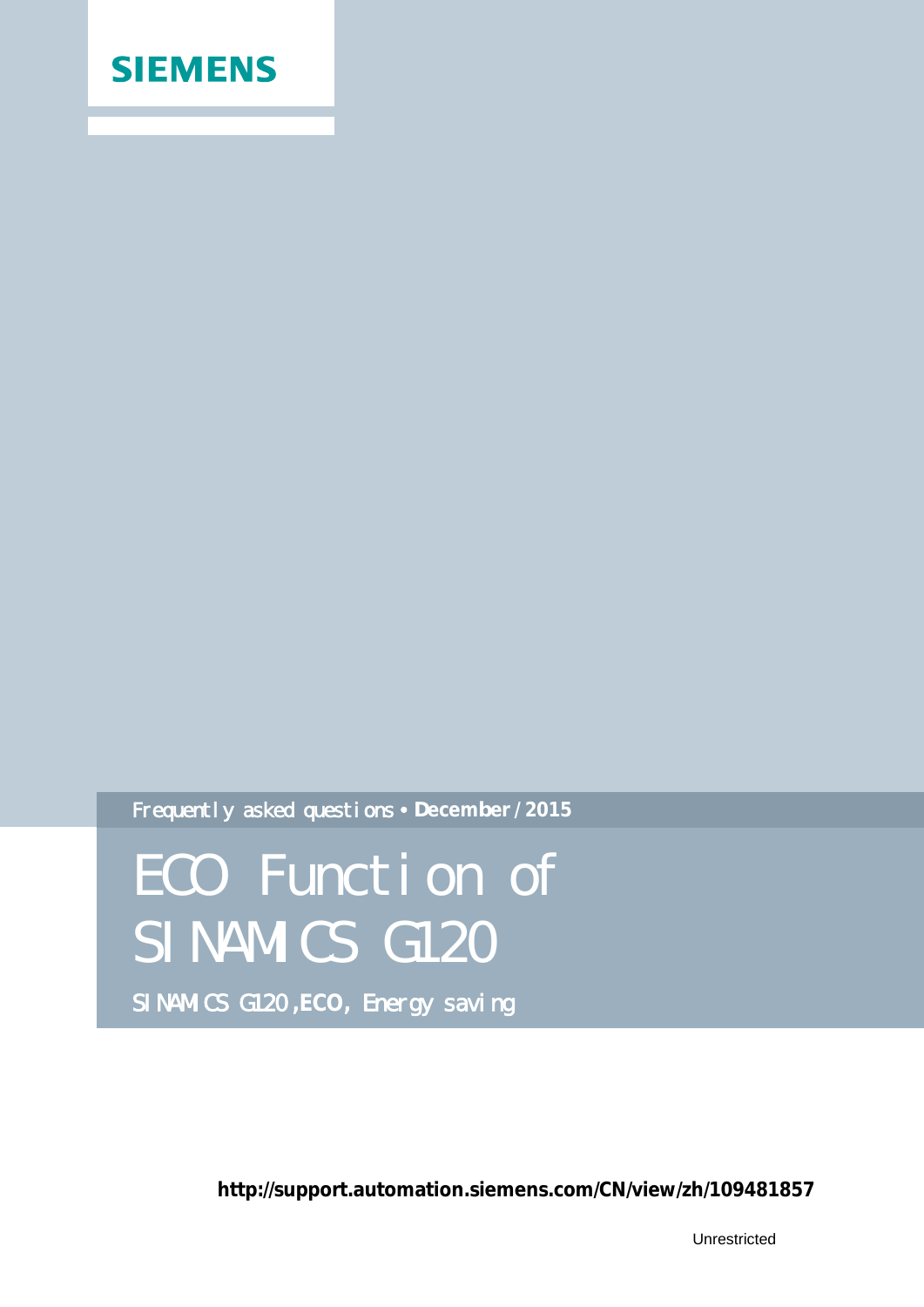# Catalog

**1 ECO** Function of **[SINAMICS G120 ................................................................... 3](#page-2-0)**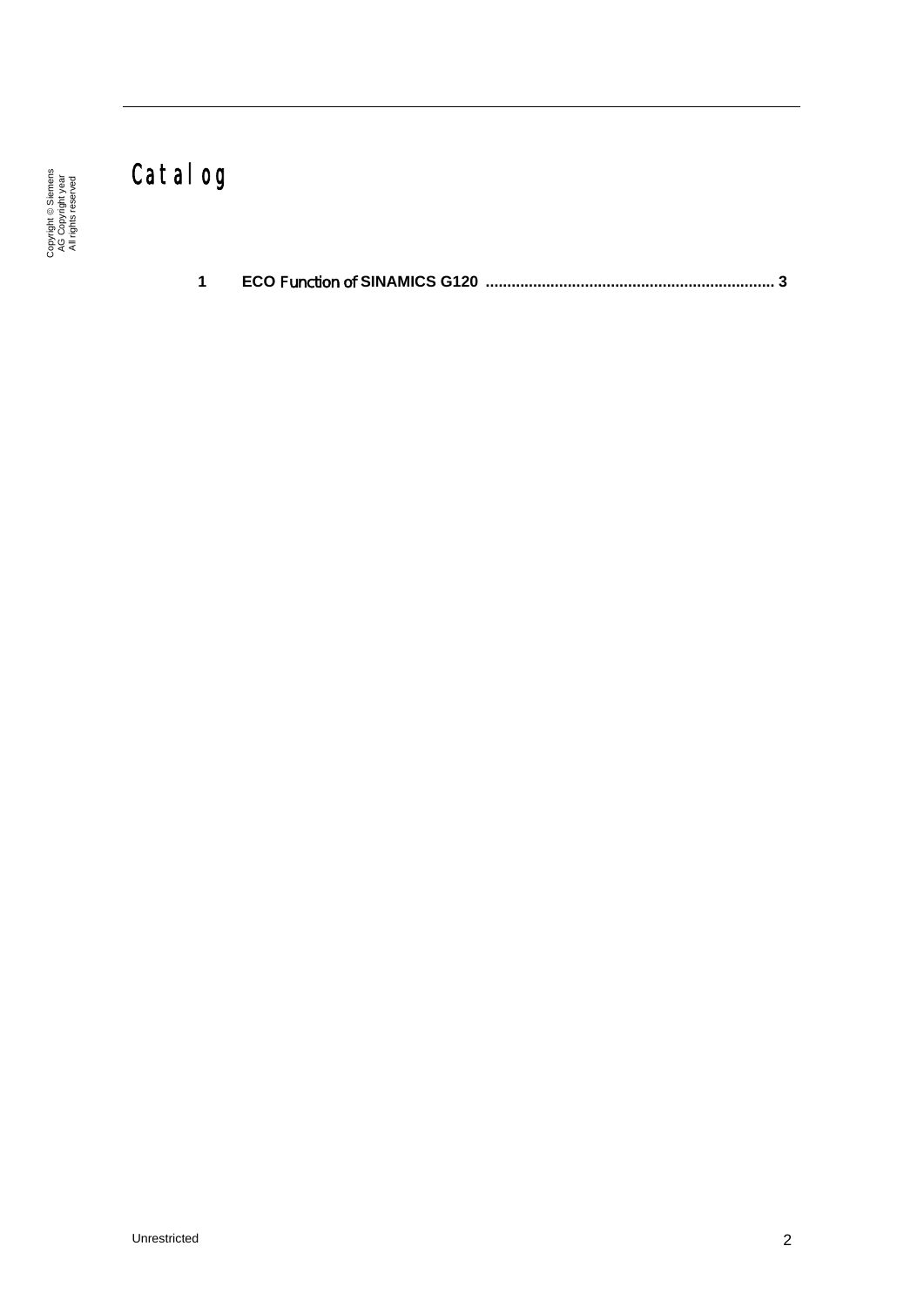## **1 ECO** Function of **SINAMICS G120**

### What is **ECO** function

<span id="page-2-0"></span>ECO function (Economic) is energy-saving mode feature, which is suitable for low dynamic response and constant speed setting.

In normal operation of the motor, the air gap flux is basically unchanged, so the current is very small under light load, and the stator current is not reduced as much as the rotor current due to the restraint of excitation current. According to the efficiency formula, it can be cal culated that the efficiency will decrease sharply under light load. If the motor runs under light load for a long time, it will consume a lot of electric energy unnecessarily.

From the above analysis, in order to reduce the energy loss under light load, the key is to reduce the air gap flux, which can reduce the core loss and excitation current at the same time. Reduce the stator voltage can achieve this goal.

However, if the voltage and magnetic flux are excessively reduced, the rotor current will inevitably increase, and the stator current may increase instead. The decrease of iron loss will be filled by the increase of copper loss, and the efficiency will be worse.

Therefore, when the load torque is constant, there is an optimal value for reducing voltage and saving energy under light load, and the efficiency is highest at this time.

### **ECO** function of **G120**

The ECO function in G120 inverter cannot be activated alone, which can be considered as a characteristic optimization for a specific control mode.

There are two operation modes with ECO function

P1300=4: linear V / F control with ECO function

Control Unit r87: Actual nower factor

7: Parabolic V / F control with ECO function

The figure below shows the curve of energy saving effect of ECO。



Copyright © Siemens<br>AG Copyright year<br>All rights reserved Copyright ã Siemens AG Copyright year All rights reserved

0.013